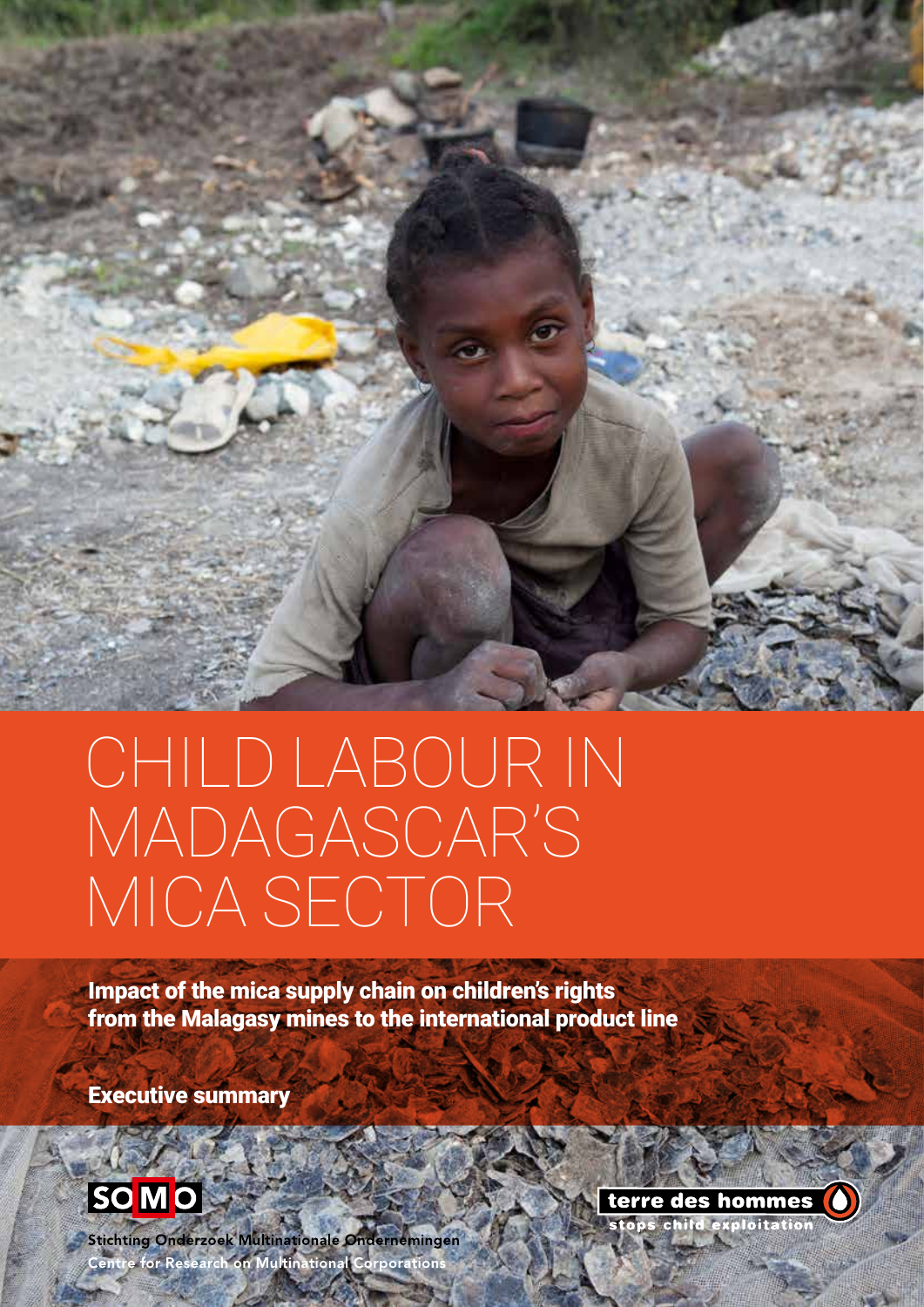## November 2019

Impact of the mica supply chain on children's rights from the Malagasy mines to the international product line

Author: Sanne van der Wal (SOMO) Co-review committee at Terre des Hommes: Tirza Voss en Claire van Bekkum **Contributions:** Irene Schipper (SOMO) **Cover photo:** Jan Joseph Stok Photos: Jan Joseph Stok, Terre des Hommes Layout: Newton21

## Executive summary



# CHILD LABOUR IN MADAGASCAR'S MICA SECTOR

This report was commissioned by Terre des Hommes Netherlands. The content of this publication is the sole responsibility of SOMO.

*The findings, interpretations and conclusions expressed in this document are those of the author and do not necessarily reflect the policies or views of Terre des Hommes. Any reference to a website other than Terre des Hommes does not imply that Terre des Hommes guarantees the accuracy of the information contained therein or that it agrees with the views expressed therein. This publication may be reproduced for use in research, advocacy and education only, provided the source is acknowledged (Terre des Hommes). This publication may not be reproduced for other purposes without the prior written permission of Terre des Hommes.* 

In Madagascar, SOMO collaborated with the research team from IRISS SOA Madagascar for both phases of the research. The lead researcher from IRISS SOA Madagascar was Eli Berson Badistinah Randriantovomanana, who also contributed to writing the report. The field research team also included researcher Hajalahy Andrianirina Razafimahandry. In China, SOMO collaborated directly with a local civil society research (academic) partner that wishes to remain anonymous.The research greatly benefited from the help and advice of a number of people and organisations, including Terre des Hommes Netherlands, UNICEF The Netherlands and the UNICEF Madagascar office, Luke Freeman (research support and advice), Henri Fidson (logistics and research support), Martial Ratsimamao (research support) and Barry Ferguson (research support and advice) to whom we are very grateful.

### Produced by:

#### SOMO

Stichting Onderzoek Multinationale Ondernemingen

Centre for Research on Multinational Corporations

#### Sarphatistraat 30

1018 GL Amsterdam The Netherlands Tel: + 31 (20) 6391291 Fax: + 31 (20) 6391321 E-mail: info@somo.nl Website: www.somo.nl

### Commissioned by:

### Terre des Hommes Netherlands

Zoutmanstraat 42-44 2518 GS Den Haag The Netherlands Tel: +31 (70) 310 5000 E-mail: info@tdh.nl Website: www.tdh.nl

**The Centre for Research on Multinational Corporations (SOMO) is an independent, not-for-profit research and network organisation working on social, ecological and economic issues related to sustainable development. Since 1973, the organisation investigates multinational corporations and the consequences of their activities for people and the environment around the world.**

**Terre des Hommes Netherlands prevents child exploitation, removes children from exploitative situations and ensures children can develop in a safe environment. Terre des Hommes works towards a world where all children have a decent life and can grow up to be independent adults. A world in which children are no longer exploited. Terre des Hommes will continue its work until this is accomplished.**

# COLOPHON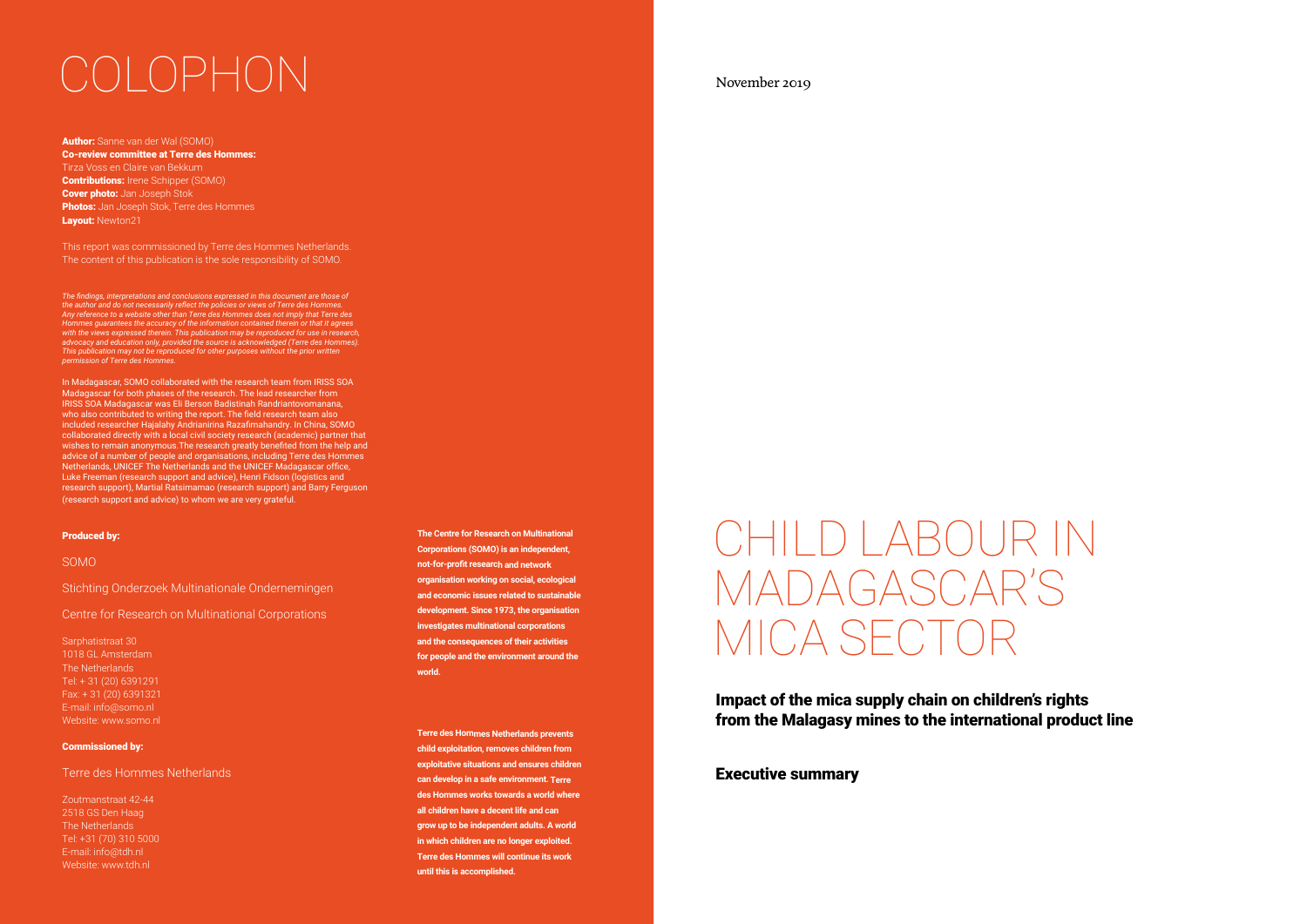Countless products – from paints to cosmetics, from cars to laptops – contain mica, albeit it in small quantities. However, there is little awareness about this mineral with unique glimmering, heat-resistant and insulating properties and the widespread risks of child rights violations connected to the mining of this mineral. The global market for mica, estimated at US\$ 0.5 billion, is growing steadily. With 7 per cent of the global trade and an income of US\$ 6.5 million in 2017, Madagascar is the third biggest exporter of mica worldwide.

> The research was conducted by the Centre for Research on Multinational Corporations (SOMO) from December 2018 to September 2019 and included field research in both Madagascar and China.



Mica exports from Madagascar are still modest compared to that of a number of other commodities and products such as vanilla (US\$ 703 million), apparel (US\$ 634 million), nickel (US\$ 341 million) and chrome (US\$ 152 million) that same year. However, the mica trade has increased dramatically since 2008 when exports were at only US\$0.6 million (1,233 tonnes). Of the 34,817 tonnes Madagascar exported in 2017, 87 per cent was shipped to China.

Despite growing Chinese demand for mica and corresponding supply from Madagascar, there is scant information about the structure of, and actors in the supply chain. The same is true for the conditions under which the mineral is mined and processed in Madagascar. This study, which was commissioned by Terre des Hommes, aims to address these questions and inform approaches to help improve the situation for the people working in this sector, including children.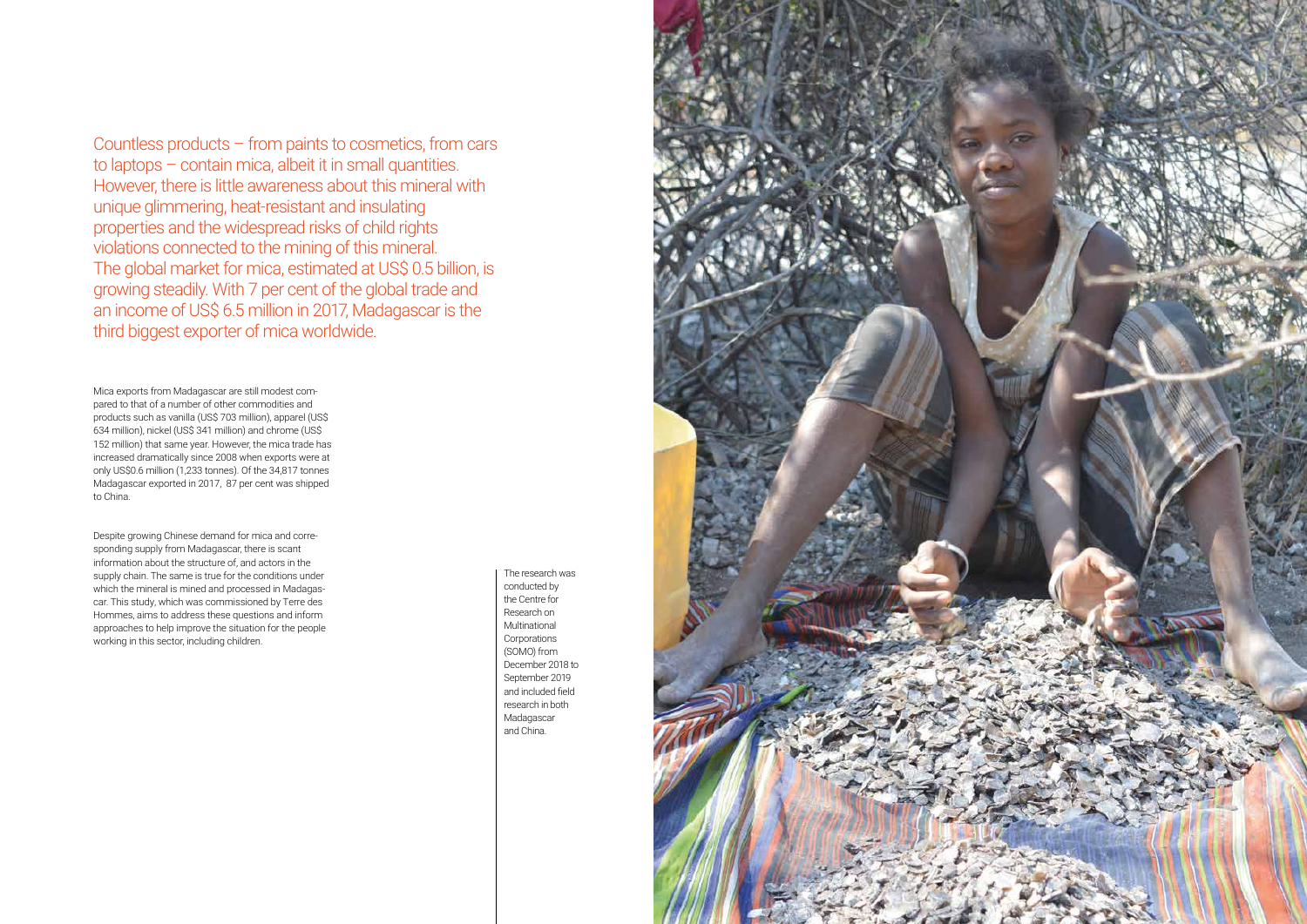## Mica mines in context

Located in the Indian Ocean, east of Mozambique, Madagascar is the fifth largest island in the world with a population of 25.5 million (2017). Madagascar is also one of the least developed countries among all developing countries. On the UN's Human Development Index (HDI) the country is at the bottom, ranking in 161th place among 189 countries in total (2017).

Most of the mica deposits and mines are found in the southeastern end of this island – an area that is particularly affected by poverty, drought and insecurity. It is here, in the regions of Anosy, but also in Androy and Ihorombe, where the mining, processing and exporting of mica takes place. In 2016, the human development index (HDI) score for the country as a whole was 0.51. However, that same year the country's most important regions for mica mining – Anosy (0.47), Androy (0.49) and Ihorombe (0.36) – all had below average HDI scores. Ihorombe's score is the lowest nationally. In 2012, Androy had the highest share of the population living in poverty. Poverty levels in Anosy and Ihorombe were also high.

The climate in the southeast of the country is harsh. It is mostly an arid region where hot and dry weather is interrupted by torrential rains during the cyclone season. People in Androy report the highest losses of assets and income relating to climate and insecurity events (or shocks) in all of the country. There are few economic opportunities and most people are involved in (subsistence) agriculture. The extremely poor population faces multiple challenges including malnutrition and inadequate access to education, lack of safe drinking water and inadequate health care facilities. In terms of health indicators, the southern provinces of Androy and Anosy are among the worst performers nationally. Androy has the lowest access nationally to health services and, with the exception of one other region, lowest access to preand postnatal care. Roughly, half of the children in Androy and Anosy do not go to primary school whereas the national average on primary school attendance is 20 per cent. In the mica provinces, roughly a third of the children only finish primary school whereas three in four children nationally go on to finish primary education. In addition, the share of children dying young is considerable in the south of the country. Only a quarter of the population in the three main mica provinces has access to safe drinking water whereas the national average is 41 per cent.

Problems of safety add to the challenges in the daily lives of the population leading to unrest and (temporary) migration. Banditry is widespread and traditionally focuses on stealing cattle. Nowadays, however, banditry may take the form of large heavily armed groups of bandits organising to loot villages, taking all valuables

they can find. Meanwhile, the security forces that are supposed to contain banditry sometimes only aggravate the situation for rural communities.

At times, the government responds to bandit-related security threats with extremely violent military style campaigns that go after (suspected) gangs of bandits. These campaigns sometimes involve bloody shootouts and executions.

> Mica mining in Madagascar essentially involves digging holes in areas with mica deposits to a depth that mica is found and then extracting it. To mine mica simple tools such as crowbars, chisels, headlights and wooden pulleys are used. Because of their physical strength, men and adolescent boys typically construct the mines (i.e. digging shafts and tunnels) and do the actual extraction of mica in the mining pit. Women generally do all the other work that is needed. They hoist the extracted mica from the pit with the pulley, go back and forth in mines to collect mica collected by the men and take the mica to be weighed

# The mica supply chain

The mica sector in Madagascar encompasses all mica supply chain stages around and between the mining pit and the exporting ship. The key functional stages in this upstream part of the global mica supply chain are mining, collecting, transportation, primary processing (cleaving and sorting), exporting (sourcing and sales) and shipping (transportation, loading and shipping). Mica mining is exclusively artisanal and small scale in Madagascar. There are probably more than 73 locations where mica is mined in the south of Madagascar, scattered over the three southern regions. To be able to legally exploit natural resources in Madagascar, a permit is needed. In July 2019, however, 39 valid permits were issued for mica in the south only. Through a comparison of different records and sources, this study concluded that mica is being extracted illegally in at least nine sites. While it could not be verified, analysis of the information available suggests that more illicit mica mining is taking place in other mining sites.

It was not possible to collect detailed information on the number of people involved in mining in the 13 mining sites scoped during the field research. Neither was it possible to confidently ascertain the composition of the workforce or their productivity throughout the year. However, based on the volume of mica exported annually and field research-informed estimates of productivity per miner per year, there are at least 20,000 people involved in mica mining in the whole country. At least half of the estimated mining population is likely to consist of children.

Some 400 so-called traders are involved in buying mica at the mining sites.These are people who work on a freelance basis, or who are on the payroll of the approximately 30 exporters that are active in Madagascar. Exporters mostly arrange for transportation of mica by truck from the mine to the sorting facilities which they usually own too. It is estimated that 2,000 people are involved in sorting mica, half of which are children. These facilities are often located in the larger towns and cities such as Amboasary, Tranomaro and the regional capital and the principal national mica export port, Fort Dauphin (Tolagnaro).



# Working and living conditions

Most of the people working in mica mining do not work in the quarries all year round. Mining work takes place in periods outside the rainy season when there is enough water for agriculture. In the rainy season, most respondents prefer farming or other activities such as herding, collecting firewood and stall keeping over the back-breaking work of mining. During the rainy season, mining sites, pits and tunnels become less accessible and some are even forced to close. Mica absorbs water, making it heavier to transport and more difficult for miners to sell it to the next party in the value chain. Only miners who have no alternative livelihood strategies, such as farming, usually work in mica mining every day of the year and all year round.

Work in and around mica mines is often physically demanding and takes place under harsh conditions, exacerbated by the climate and setting. The southern region of Madagascar is mostly arid with savannah and/ or desert-like landscapes with vegetation consisting of shrubs, cacti and grasses and very few trees. Temperatures are typically high and the heat is even worse in the quarries because in many sites there is little vegetation that could provide shade.The working and living environment around mica mines is also very dusty. People who live and work in the mining communities are exposed to fine particles of mica and sand.

Income in mining sites may range from Ar 1,000 (US\$ 0.27) for collecting scrap mica to Ar 11,250 (US\$ 3.01) for mining per adult a day. If one considers that the international extreme poverty line of US\$ 1.90 a day equals Ar 7,100 in purchasing power parity in Madagascar, it is clear that income levels are sometimes extremely low.

The hardship of the mica mining communities is exacerbated substantially by the constant fear and threat of bandit attacks. When attacks are feared, many people flee the mining quarries to try their luck elsewhere and return at a later date.

Mica mining is often a family affair. Families will be working as a unit. With the exception of teenagers, children will rarely be seen working alone. The involvement of children in mining work changes overtime as they grow up. Toddlers will just stay close to their mothers at the mines whereas teenagers are already full-fledged workers. As already noted, children are generally involved in the same type of work as the adult female workers. As they grow older, boys will gradually do more of the work that adult men are involved in  $-$  including digging mining shafts and extracting mica from the mines. Children complain of back pain because they must bend to pick up mica from the ground or when they extract mica from the mines. They complain of headaches because of the heat and the lack of water or oxygen. Children report having muscle pain due to the repetitive and hard work carrying heavy loads, using crowbars and lifting hammers. The fate of children working in the mica sorting companies is much like their peers in the mines. At four of the five sorting locations visited during the research, many children could be observed working.

**Child labour in mining is generally considered as one of the Worst Forms of Child Labour (WFCL) by International Labour Organization (ILO) convention definitions.**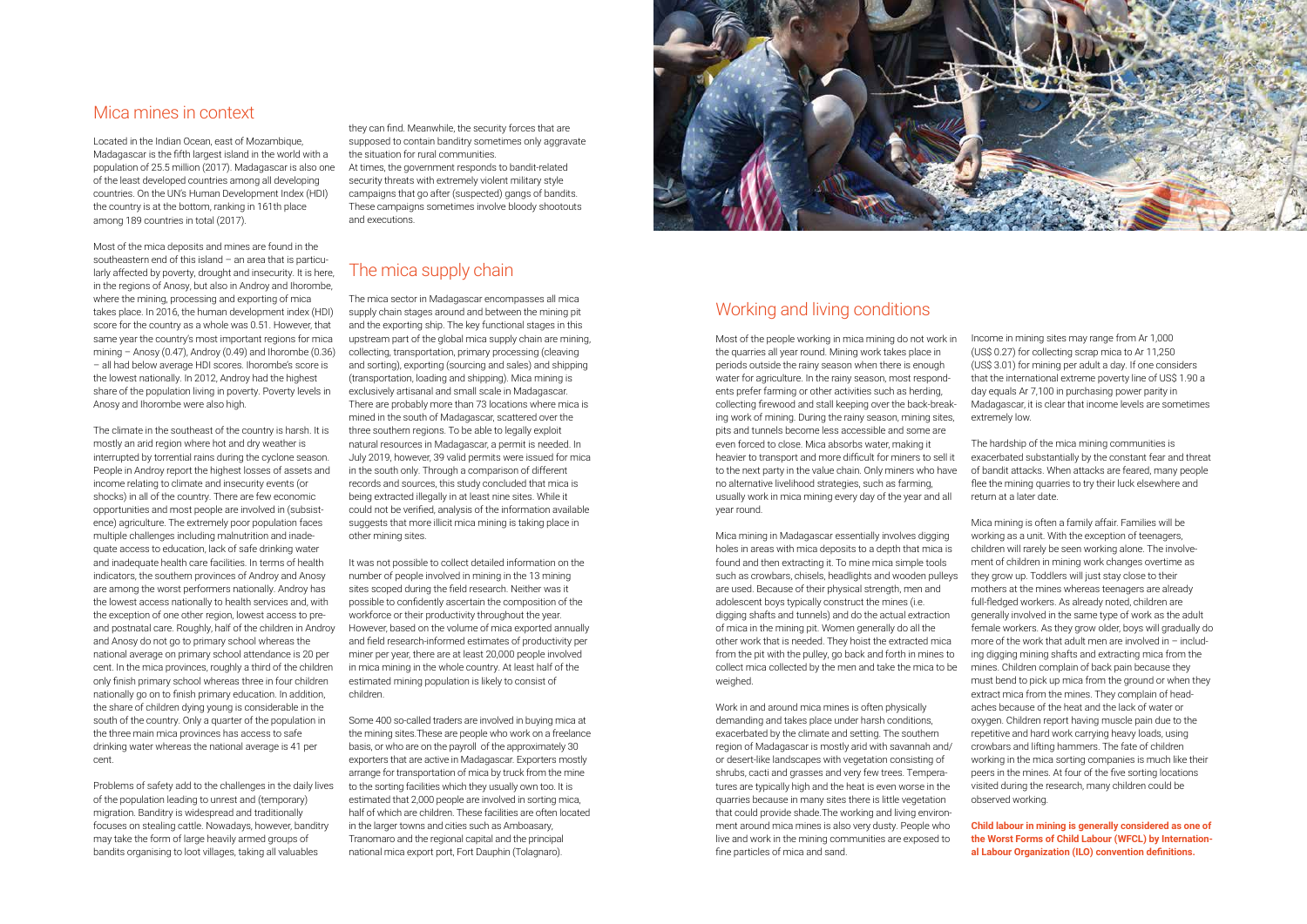## The role of the government

The government is not able to provide adequate access to health and educational facilities or drinking water in many of the mining communities visited. Madagascar has laws in place as well as a number of institutes and policies to address child labour but these are insufficient to curb the rampant child labour in the country. At times, the government responds to bandit-related insecurity with extreme violence in military style campaigns that go after (suspected) gangs of bandits. These campaigns sometimes involve bloody shootouts and executions.

The Ministry of Mines and Strategic Resources is responsible for governing the mining sector. While the exact scale of unregulated mica mining is unclear, it is likely to be considerable. This shows that the Ministry of Mines and Strategic Resources is not address ing illicit mica mining effectively. During the official closure of the responsible mining office the issuing and renewal of mining permits was severely slowed down and unable to meet demands for permit renewal and issuing. However, recently the pace seems to have picked up. The mica sector is taxed in various ways at various levels – from mining licences to exports. However, tax levels on exports are relatively low and do not always benefit the intended mining communities. Moreover, illegal taxes are levied by local authorities and security forces along the transport route of mica.

Both at the national and the regional level of government administration there is awareness of the problems affecting the mica sector including its informality, the low level of organisation of miners and unsafe working conditions. The Ministry of Mines and Strategic Resourc es has developed plans to help improve conditions in the mica mining sector. However, there is uncertainty as to the level of required political support and capacity to implement these plans. The ministry generally has limited capacity, resources and personnel to enforce applicable laws and regulations. The ministry's branch for the country's resource-rich south-eastern Anosy and Androy regions, for example, has only one vehicle at its disposal to do the work in an area of 45,000 km(roughly the size of Denmark or Estonia) with very bad roads.



# Mica from Madagascar in global supply chains

Most mica (66 per cent) exported from Madagascar is in the form of sheet mica, of which most (95 per cent worth almost US \$4 million) was exported to China in 2017. Of the total mica export from Madagascar, 87 per cent in volume was exported to China in 2017. In the period January 2017 to March 2018, 24 different Chinese companies importing mica from Madagascar could be identified. Four of these companies are responsible for more than two thirds of the total mica import.

The largest group of Chinese mica importers are manufacturing companies that produce various mi ca-based products such as mica paper and tape used extensively to insulate electrical wires and cables, among other products. Some of these companies will also import mica from Madagascar for other Chinese manufacturing companies.

Yueyang (Hunan) is the main port for the import of Malagasy mica in China. Pingjiang county is the country's main production location of mica products such as mica paper. The mica product producers in this region in turn supply mainly companies in the Yangtze River Delta region with cities such as Shanghai. End-product manufacturers in this region are involved in many fields such as electric wires and cables, electric motors and appliances. Hubei is another important mica-importing province. Its capital Wuhan hosts some of the largest mica product manufacturers in the country.

The research in China for this study identified a number of relationships between companies supplying and sourc ing mica from Madagascar along the supply chain from port to end product. Sometimes it was even possible to identify linkages from specific exporters in Madagascar such as the leading exporter Tri-H to brand manufactur ers such as Fujitsu or Panasonic.

However, uncertainties remain as to how exactly the products with mica from Madagascar find their way in consumer products of different international brand companies. Except for the observations that sheet mica tends to be used in higher end products, little other information was available for this research to describe the processing of the mica products into the final products. By contrast, all this clearly means that down stream clients of the Chinese importers of mica from Madagascar are exposing themselves to the risk of being linked to human rights abuses, including child labour, in their supply chain.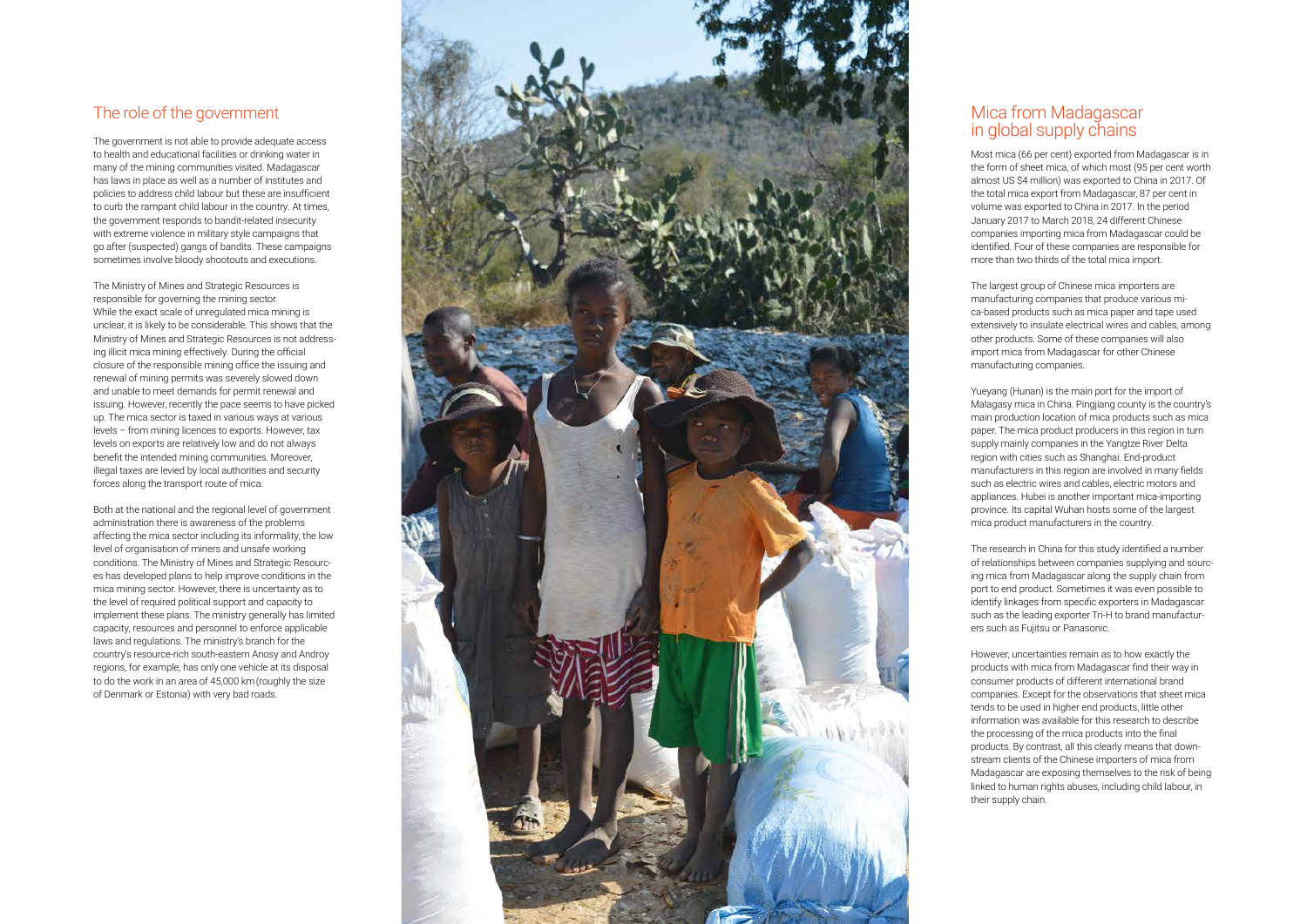## Concluding discussion

In the impoverished south of Madagascar, mica is one of very few options for people to earn a low but relatively steady source of income. Mica mining is attractive, above all during periods when farming – the most important activity for most people in this part of the country – is not possible due to weather patterns and/or is not providing enough food. Mica mining is also attractive because becoming active in the sector does not require high investments for tools, land leases, education or housing. In addition, families find it attractive that even young children can contribute to the family's income.

From another perspective, the fact that people and children in mining communities are exploited to produce a mineral that is used extensively in electronics, cars and cables, is yet relatively unknown. These workers suffer from harsh, unhealthy and unsafe working conditions and may earn just enough to afford one meal a day. The rights of many children in the mining communities are at stake. They go to work from a young age on an empty stomach and do not have the chance to go to school, play or rest.

There is an urgent need for international companies sourcing mica and mica-based products, as well as the Malagasy government, to take responsibility for addressing the problematic conditions of mica mining and for contributing to improving the fulfilment of children's rights. The situation for the majority of people working in the mica mining sector in Madagascar is clearly unacceptable. However, a number of characteristics of the global mica (product) sector may be conducive to addressing the problematic conditions and contributing to improving the fulfilment of children's rights in Madagascar.

Second, compared to other artisanal mining sectors in Madagascar, mica mining is contained geographically. While roads are in very bad condition, most of the mining sites can be reached by truck or four-wheel drive. Most of the important exporters and sorting facilities are also concentrated in a few towns. All these geographical factors make the sector relatively accessible for interventions that aim to improve conditions in mining and sorting.

First, in contrast to sapphire mining, the other important form of artisanal mining in the south of Madagascar, mica is a bulk commodity. Mica is priced per kilo instead of per carat. The flow of mica through the supply chain is much more visible, traceable and taxable than that of sapphires. This means that there is a better possibility for monitoring, administering, formalising and regulating the mica sector than the sapphire sector. In turn, this has the benefit that public and private policies and interventions – such as taxation or possible multi-stakeholder improvement schemes – in principle, can be applied more equitably, structurally and readily. In addition, the relatively low price per volume diminishes the risk that effective interventions contribute further to instability and insecurity in the mica regions.

Third, the government of Madagascar is currently amending the Mining Code and has shown interest in collaborating with local and international organisations to build capacity and use resources to improve the natural resource management base and its opportunities for the people of Madagascar.

Fourth, the structure of the mica supply chain in Madagascar is not overtly complex in nature. The number of functional layers that affect most of the workforce are essentially limited to mining and sorting. This simplicity also suggests that (on a functional level) the number of appropriate and tailored strategies and interventions to be developed can also be limited.

Finally, the research was able to identify a number of international brand manufacturers that are clients of Chinese mica importers and mica product manufacturers that make use of mica from Madagascar. These international mica clients are at high risk of being linked to human rights violations, including the worst forms of child labour, through their supply chains. They should not tolerate, profit from, contribute to, assist with or facilitate human rights violations in the course of doing business. Moreover, they should commit to eradicating the worst forms of child labour from their supply chains.



## Recommendations

This study concludes by proposing a number of approaches for improvement-oriented interventions to address the problematic conditions in the mica sector.

### **Addressing multidimensional problems**

Concerted, informed and coherent efforts involving different important stakeholders and duty bearers are required to address the many and complex problems plaguing mica mining and sorting communities in Madagascar. One of the key suggested targets of interventions for addressing problematic conditions in the mica sector would be activities helping miners and sorters to gain more income from their work. This would help them raise their standard of living and may allow them to send their children to school instead of work. Such interventions could include elements such as organising miners to have more bargaining power with traders and exporters and creating private or public mechanisms to increase the prices for crude mica and wages in sorting. Approaches could also include a focus on improving the export price of mica, as prices per volume of the mineral from Madagascar are relatively low compared to the international competition. All-important stakeholder groups – the national government, international brand manufacturers and national and international CSOs – can play a role here.

At the same time, the problems that the mica sector is creating as an income strategy need to be addressed. This includes perpetuating poverty because children are being kept away from school. Tackling these underlying issues means addressing unsafe and unhealthy working conditions, child labour and environmental degradation. Merely preventing children to work without alternatives and without adequate access to basic education, if pursued at all, is likely to only exacerbate conditions in the mining communities. The same may be true in relation to stopping unlicensed mining.

There is a clear need to improve access to health care, sanitation, drinking water and education in mica mining and sorting communities in Madagascar. To this end, investments in staff and infrastructure are required but also flanking policies such as awareness raising and making school more attractive by providing meals. It is the state's duty to protect human rights. In the underlying case this means providing access to basic needs. However, other important stakeholder groups – importing country governments, international brand manufacturers and national and international CSOs – can and are advised to take action and more responsibility in this respect.

Finally, possibilities should also be considered for mining sector communities to diversify their income. To this end, private and/or public programmes for reforestation and restoration of unproductive mines and quarries could, for example, be developed. That way, the mining sector communities can potentially contribute to improving the local climate instead of furthering environmental degradation.

In all of these approaches, the government in Madagascar is the principal duty bearer. However, in line with the OECD guidelines for Guidelines for Multinational Enterprises, companies sourcing mica from Madagascar directly or indirectly through the mica based products they source have a responsibility to address the problematic situation in mica mining as well assorting. (International) CSOs can play a role in raising awareness of the problems with the government and private sectors.

To increase the chances of more effective and rapid approaches, it is recommended that CSOs become active in advocating, designing and implementing remedial approaches as a matter of urgency.